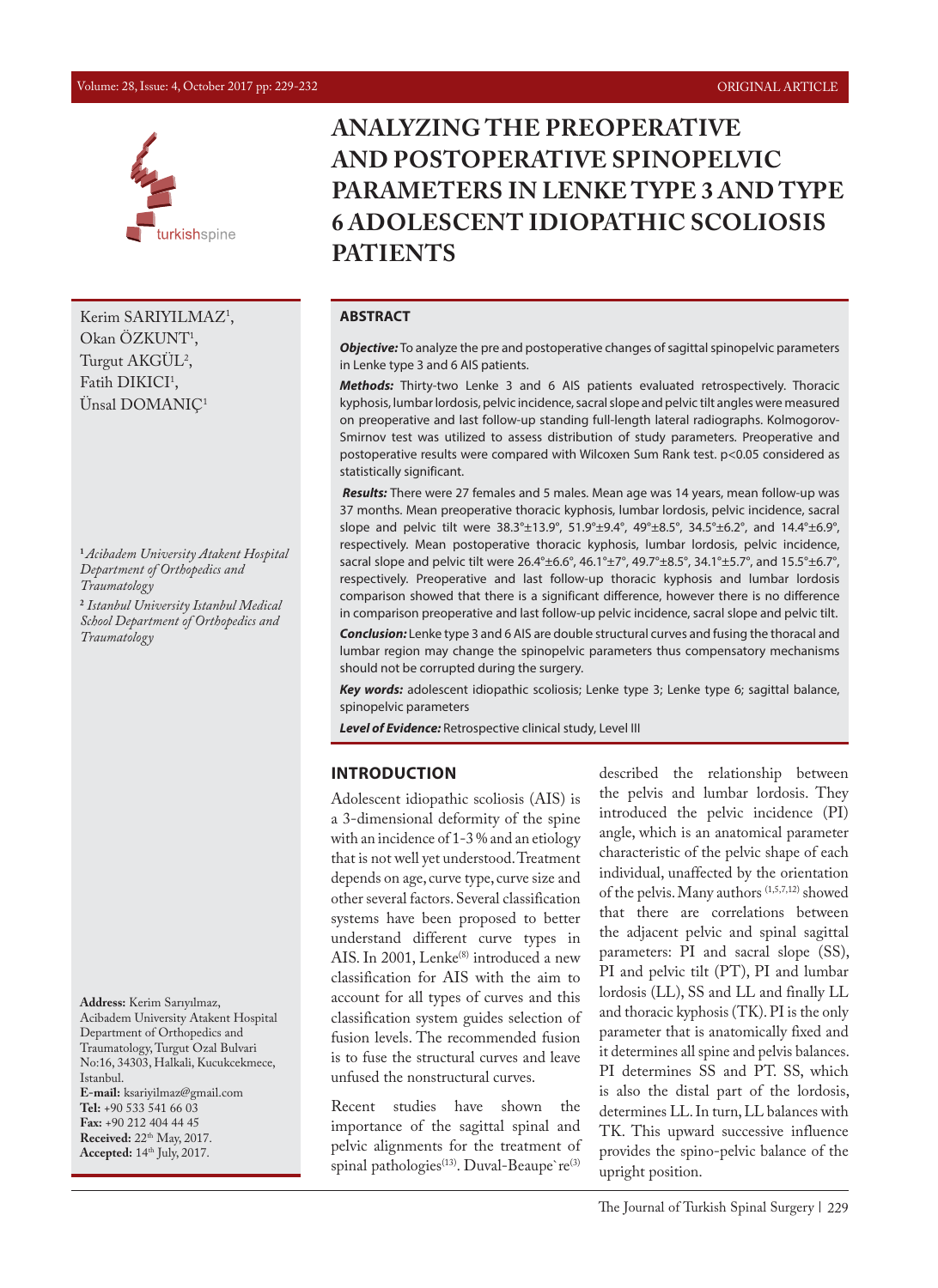Lenke type 3 curves are double major curves with a major main thoracic and a structural thoracolumbar or lumbar curve. Type 6 curves are major thoracolumbar or lumbar and structural main thoracic curves. The importance of these two curves is the necessity of the fuse the two structural thoracic and thoracolumbar/lumbar curves<sup>(9)</sup>, however this may cause decompensation of spinopelvic alignment due to restriction of mobile segments close to spinopelvic region.

Thus, we aimed to analyze the pre and postoperative changes of sagittal spinopelvic parameters in Lenke type 3 and 6 AIS patients.

# **MATERIAL - METHODS**

A retrospective study of Lenke type 3 and 6 AIS patients treated at a single institution between 2008-2013 by a single surgeon was conducted. Inclusion criteria included: 1) a diagnosis of Lenke type 3 and 6 AIS, 2) patients treated with posterior pedicle screw only instrumentation, 3) no previous spine surgery 4) full sets of preoperative and last follow-up standing full-length AP and lateral radiographs. Patients who had previous spinal surgery, suffered from congenital deformities, hybrid constructs, anterior surgery and osteotomy were excluded. Those whose radiographs did not meet standards were also excluded in order to discard measurement error.

All surgical procedures were performed by the same attending senior spinal surgeon. Segmental pedicle screws with 6.0-mm titanium rod were used in all patients. All patients received standard posterior surgery. After facetectomies within the fusion levels, pedicle screws were placed. The lowest instrumented vertebrae (LIV) was chosen according to the stable vertebra theory, which is the first-touched vertebra by the central sacral vertical line and also lateral side-bending radiographs prior to surgery. Several surgical maneuvers were used in combination, including rod-rotation, apical vertebral derotation, convex compression, and concave distraction.

The Surgimap software (New York, New York, USA) was used to measure the sagittal spinal and pelvic parameters. Standing fulllength lateral radiographs before surgery and at the last followup measured by the author who did not attend the surgeries. In the lateral standing radiographs, five sagittal parameters were measured: thoracic kyphosis (TK), lumbar lordosis (LL), pelvic incidence (PI), sacral slope (SS), and pelvic tilt (PT). The LL was measured as the Cobb angle between the upper endplate of the L1 and S1. The TK was measured as the Cobb angle between the upper endplate of the T5 and T12. The PI, PT, and SS were measured as the angle between the vertical line of the sacral plate and the line connecting the midpoint of the sacral plate to the mid-point of the bilateral femoral head center, the angle between the plumb line and the line connecting the midpoint of the sacral plate with the midpoint of the bilateral femoral head center, and the angle between the sacral plate and the horizontal line, respectively. Measurement values were analyzed with SPSS software (version 15.0, SPSS Inc., Chicago, IL, USA). Kolmogorov-Smirnov test was utilized to assess distribution of study parameters. Preoperative and postoperative results were compared with Wilcoxen Sum Rank test. p<0.05 considered as statistically significant.



**Figure-1.** Preoperative and postoperative photos of a 16 year-old Lenke type 3 patient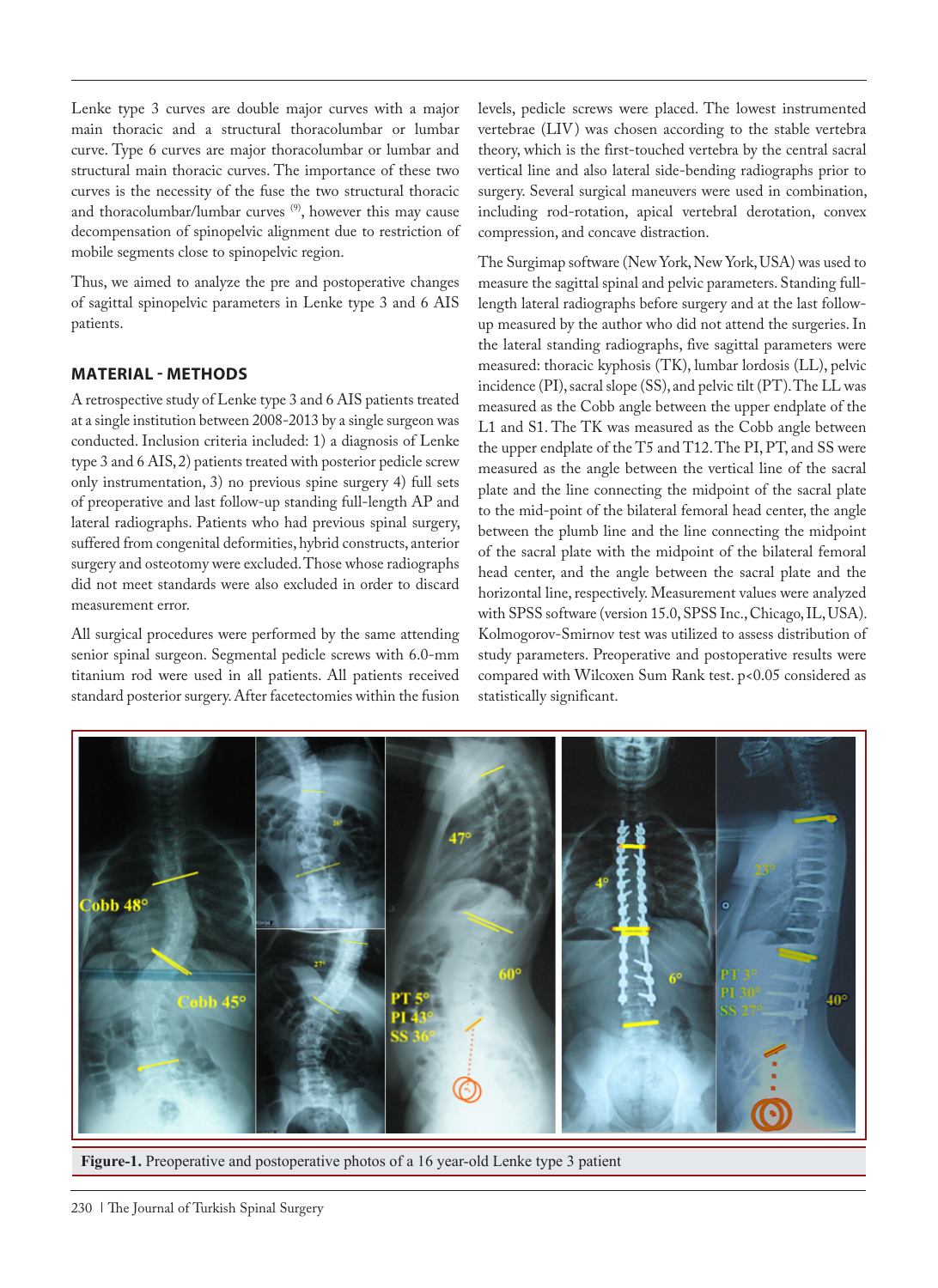# **RESULTS**

A total of 218 AIS patients in the database were assessed and finally 32 patients (27 females, 5 males) with mean ages  $14.7 \pm$ 2.36 were included in the study who met all the criteria. Twentytwo patients were Lenke type 3 and 10 patients were Lenke type 6. The mean follow-up was  $37.3 \pm 7.2$  months. Lower instrumented vertebra (LIV) was L3 in twenty- three patients and L4 in 9 patients. Mean preoperative thoracic kyphosis, lumbar lordosis, pelvic incidence, sacral slope and pelvic tilt were 38.3° ± 13.9°, 51.9° ± 9.4°, 49° ± 8.5°, 34.5° ± 6.2°, and 14.4° ± 6.9°, respectively. Mean postoperative thoracic kyphosis, lumbar lordosis, pelvic incidence, sacral slope and pelvic tilt were 26.4°  $\pm$  6.6°, 46.1°  $\pm$  7°, 49.7°  $\pm$  8.5°, 34.1°  $\pm$  5.7°, and 15.5°  $\pm$  6.7°, respectively.

Preoperative and last follow-up thoracic kyphosis and lumbar lordosis comparison showed that there is a significant difference (p<0.05), however there is no difference in comparison preoperative and last follow-up pelvic incidence, sacral slope and pelvic tilt. (p=0.65, p=0.81 and p=0.38).

# **DISCUSSION**

After the introduction of the important effect of pelvic morphology in the regulation of an adequate sagittal balance by Duval-Beaupe're et al<sup>(3)</sup>, a great number of studies inverstigated the sagittal spinopelvic parameters in adults but little research has been devoted to examining this relationship on patients with AIS. Some authors have studied the spinal balance in adolescent idiopathic scoliosis (AIS) (2,10), but its relation to pelvic configuration is poorly defined in the literature.

In the literature, debate continues as to deviations on the pelvic parameters between patients with AIS who underwent posterior instrumentation surgery and those of the healthy population. Although some authors stated no difference between the two populations (6,14,16) , some authors (10-11) found the PI to be higher in patients with AIS compared to the normal population.

Farshad et al<sup>(4)</sup>, investigate the spinopelvic parameters in different types of AIS curves, and found that the spinopelvic balance was not statistically distinguishable in different Lenke curve types. They found a slight difference of spinopelvic balance only in Lenke type 5 and 6 (major curve at the thoracolumbar/lumbar region) with a pelvis incidence of 44°, sacral slope of 34° and pelvic tilt of 10°, when compared with normal population values. In our study invastigating the Lenke tpye 3 and 6, those also have the structural lumbar curves, when compared with Farshad's study, we found a slight higher values in pelvic incidence, similar values in sacral slope and a slight higher values in pelvic tilt. However, when compared with normal population<sup>(11)</sup>, pelvic incidence and sacral slope were similar but pelvic tilt was slightly higher.

There are explicit data in the literature regarding variances relevant to some spinopelvic parameters in patients with AIS following surgical management. For instance, La Maida et al. reported a statistically significant increase in pelvic tilt (PT) (6). Similarly, Tanguay et al. obtained a significant relationship between lumbar lordosis (LL) and pelvic parameters below and within the fusion from the analysis of 60 patients with AIS following posterior spinal instrumentation and fusion surgery (14). In contrast to the literature, in our data, PT following surgery showed no statistically significant difference, however, LL showed a statistically significant decrease.

Our study showed that pelvic parameters did not change significantly after the surgery. This indicates that the decrease in the thoracic kyphosis was compensated by the decrease in lumbar kyphosis and the spinopelvic compensatory mechanisms worked only in the spine and did not extend to the pelvic region. Furthermore, our results contradicts to the common opinion that AIS generally represents with thoracic hypokyphosis (8,15). Mean thoracic kyphosis value for our patients was 38.3° and it changed to 26.4° postoperatively. While these pre-surgical values do not represent hypokyphosis, surgery seems to be further decreasing amount of kyphosis. This we believe may be a result of compensation to correction of lumbar lordosis or simple over correction by the surgeon.

Nevertheless, there are some limitations to our study as well. First, this is a retrospective study and it lacks randomization. The measurements were done by a computer-based software and there could be some measurement errors. Finally, we did not evaluate the costs and patient reported outcome parameters, for the reason that they are out of the scope of our aim.

# **CONCLUSION**

Sagittal spinopelvic parameters are important in treating adolescent idiopathic scoliosis and must be taken into account before and after surgery. Lenke type 3 and 6 AIS are double structural curves and fusing the thoracic and lumbar region may change the spinopelvic parameters thus compensatory mechanisms should not be corrupted during the surgery.

# **REFERENCES**

- 1. Boulay C, Tardieu C, Hecquet J, Benaim C, Mouilleseaux B, Marty C, Prat-Pradal D, Legaye J, Duval-Beaupère G, Pélissier J. Sagittal alignment of spine and pelvis regulated by pelvic incidence: standard values and prediction of lordosis. *Eur Spine J* 2006; 15(4): 415-422.
- 2. de Jonge T, Dubousset JF, Illes T. Sagittal plane correction in idiopathic scoliosis. *Spine* 2002; 27(7): 754-760.